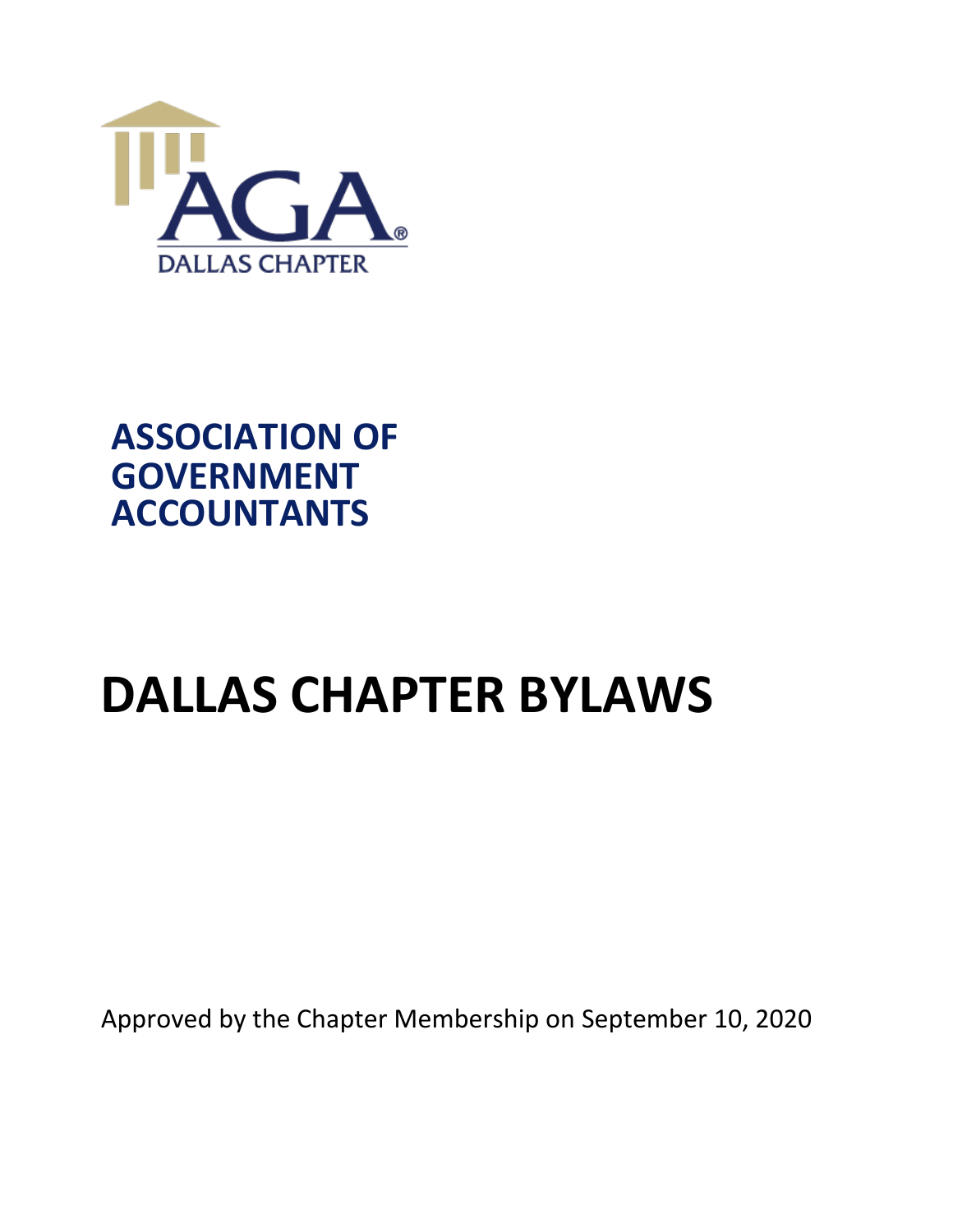# **TABLE OF CONTENTS**

| SECTION 1. |  |
|------------|--|
| SECTION 2. |  |
| SECTION 3. |  |
|            |  |
|            |  |
| SECTION 1. |  |
| SECTION 2. |  |
| SECTION 3. |  |
|            |  |
| SECTION 1. |  |
| SECTION 2. |  |
| SECTION 3. |  |
| SECTION 4. |  |
| SECTION 5. |  |
|            |  |
| SECTION 1. |  |
| SECTION 2. |  |
| SECTION 3. |  |
| SECTION 4. |  |
|            |  |
| SECTION 1. |  |
| SECTION 2. |  |
|            |  |
|            |  |
| SECTION 1. |  |
| SECTION 2. |  |
| SECTION 3. |  |
| SECTION 4. |  |
| SECTION 5. |  |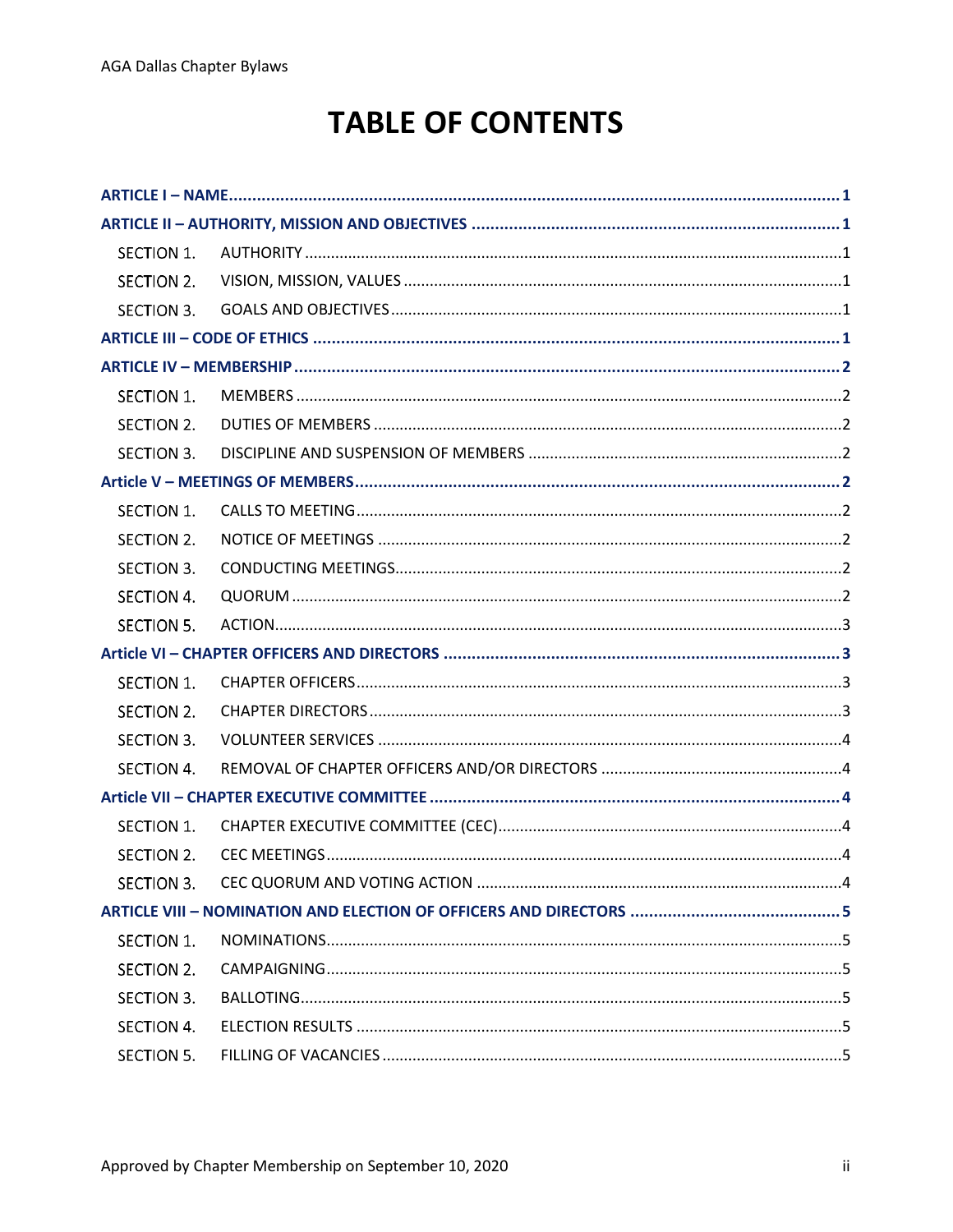| SECTION 1. |                                                                |  |
|------------|----------------------------------------------------------------|--|
| SECTION 2. | ORIGINATION OF BYLAWS AND POLICIES AND PROCEDURES AMENDMENTS 7 |  |
| SECTION 3. |                                                                |  |
|            |                                                                |  |
| SECTION 1. |                                                                |  |
| SECTION 2. |                                                                |  |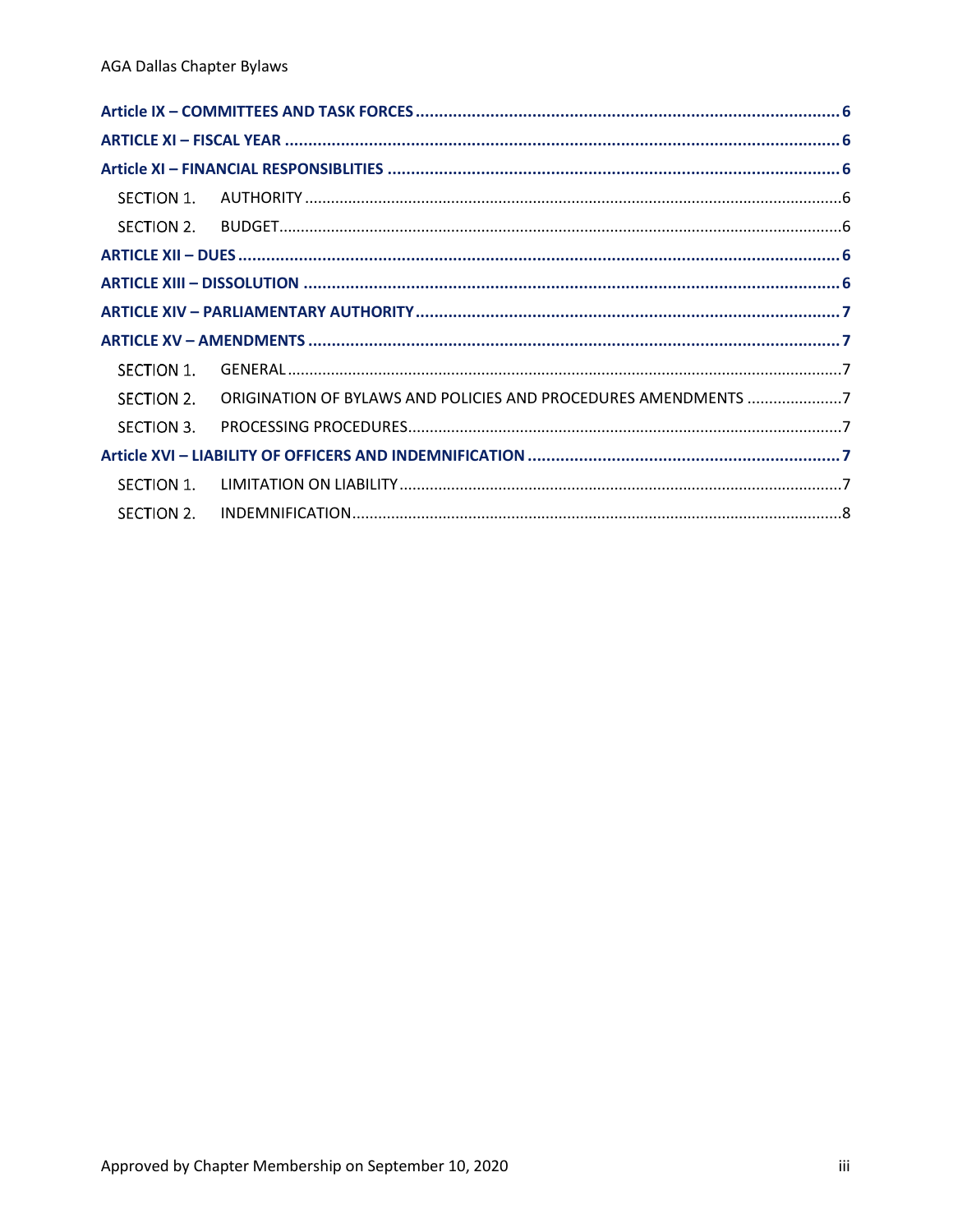# **Association of Government Accountants Dallas Chapter**

### **BYLAWS**

The Association of Government Accountants– Dallas Chapter received its charter from Association of Government Accountants on December 1, 1956.

### **ARTICLE I – NAME**

<span id="page-3-0"></span>The name of this organization is the Association of Government Accountants – Dallas Chapter (hereinafter referred to as the "Chapter").

### **ARTICLE II – AUTHORITY, MISSION AND OBJECTIVES**

#### <span id="page-3-2"></span><span id="page-3-1"></span>**SECTION 1. AUTHORITY**

This Chapter derives its name and authority from and is chartered by the Association of Government Accountants, and is subject to the official "National Bylaws" and "Policies and Procedures" of the Association of Government Accountants (hereinafter referred to as the "the Association" or "AGA").

#### <span id="page-3-3"></span>**SECTION 2. VISION, MISSION, VALUES**

- VISION: To represent the premier association for advancing government accountability in our community.
- MISSION: AGA is a professional association advancing accountability, transparency, and leadership by promoting education, certification, innovation and collaboration across all levels of government and to stakeholders.
- VALUES: Service, Accountability, Integrity, Leadership

#### <span id="page-3-4"></span>**SECTION 3. GOALS AND OBJECTIVES**

The Association's goals and objectives are detailed in its strategic plan which is published via the AGA website [\(agacgfm.org\)](https://www.agacgfm.org/About/Strategic-Goals.aspx).

### **ARTICLE III – CODE OF ETHICS**

<span id="page-3-5"></span>In order to foster the highest professional standards and behavior, and exemplary service to all levels of government, Chapter members are expected to abide by the Association's Code of Ethics, which has been developed by the national organization and is published via the AGA website to the membership and CGFMs.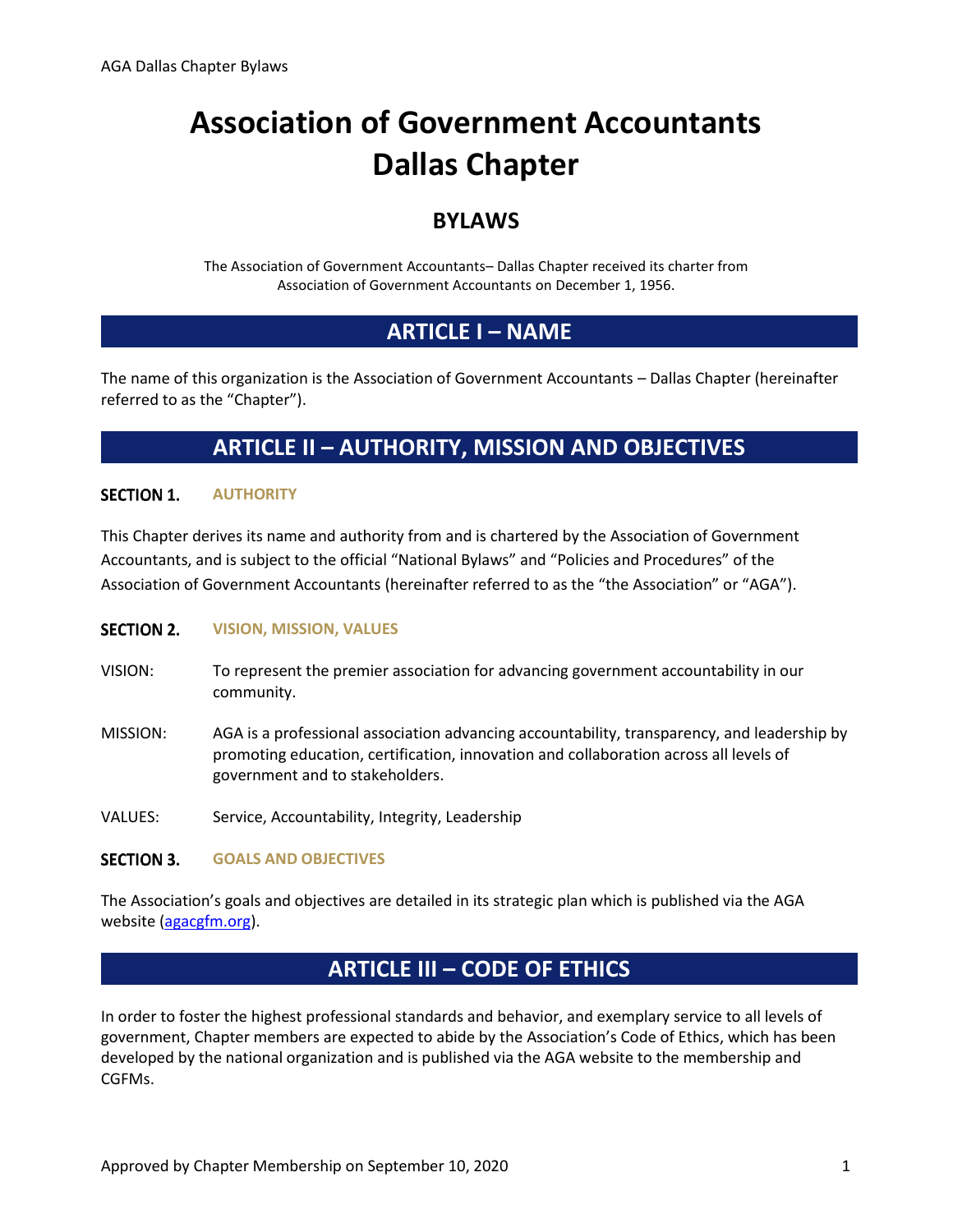### **ARTICLE IV – MEMBERSHIP**

#### <span id="page-4-1"></span><span id="page-4-0"></span>**SECTION 1. MEMBERS**

As defined in the Association's National Bylaws, the members of the Chapter shall consist of Government Members, Private Sector Members, Young Professional Members, Student Members, Retired Members, Lifetime Members, Honorary Members, Corporate Members and Group Members. Each member is a voting member of the Chapter, having one vote.

#### <span id="page-4-2"></span>**SECTION 2. DUTIES OF MEMBERS**

It is the duty and responsibility of members to:

- (a) Endorse the vision, mission, values, goals and objectives of the Association.
- (b) Uphold and be guided in their professional conduct by the Association's Code of Ethics.
- (c) Cooperate with the Association's Professional Ethics Board in any investigations of alleged violations of the Code of Ethics.
- (d) Maintain current membership in accordance with Association and Chapter requirements.
- (e) Vote on matters submitted to the Chapter membership for a vote.

#### <span id="page-4-3"></span>**SECTION 3. DISCIPLINE AND SUSPENSION OF MEMBERS**

<span id="page-4-4"></span>Discipline and suspension of members will be as set forth in the Association's National Bylaws.

### **ARTICLE V – MEETINGS OF MEMBERS**

#### <span id="page-4-5"></span>**SECTION 1. CALLS TO MEETING**

General membership meetings to advance the objectives of the Chapter may be called on such dates and at such times and places as designated by the Chapter President. Special membership meetings may be called by members having at least twenty (20) percent of the votes entitled to be cast at such meeting.

#### <span id="page-4-6"></span>**SECTION 2. NOTICE OF MEETINGS**

Notice of each general membership meeting of the Chapter must be communicated to each member of the Chapter not less than thirty (30) days prior to the meeting. Notice of a special membership meeting must be communicated to each member of the Chapter at least three (3) days before the date of the meeting.

#### <span id="page-4-7"></span>**SECTION 3. CONDUCTING MEETINGS**

Annual and special meeting of the membership can in person or virtually provided members have the opportunity to substantially read or hear the proceedings concurrently. Members should be able to vote on matters submitted to the members, pose questions and make comments during the meeting.

#### <span id="page-4-8"></span>**SECTION 4. QUORUM**

Twenty (20) percent of the members shall constitute a quorum for the transaction of official business presented at any Dallas Chapter meeting of the membership.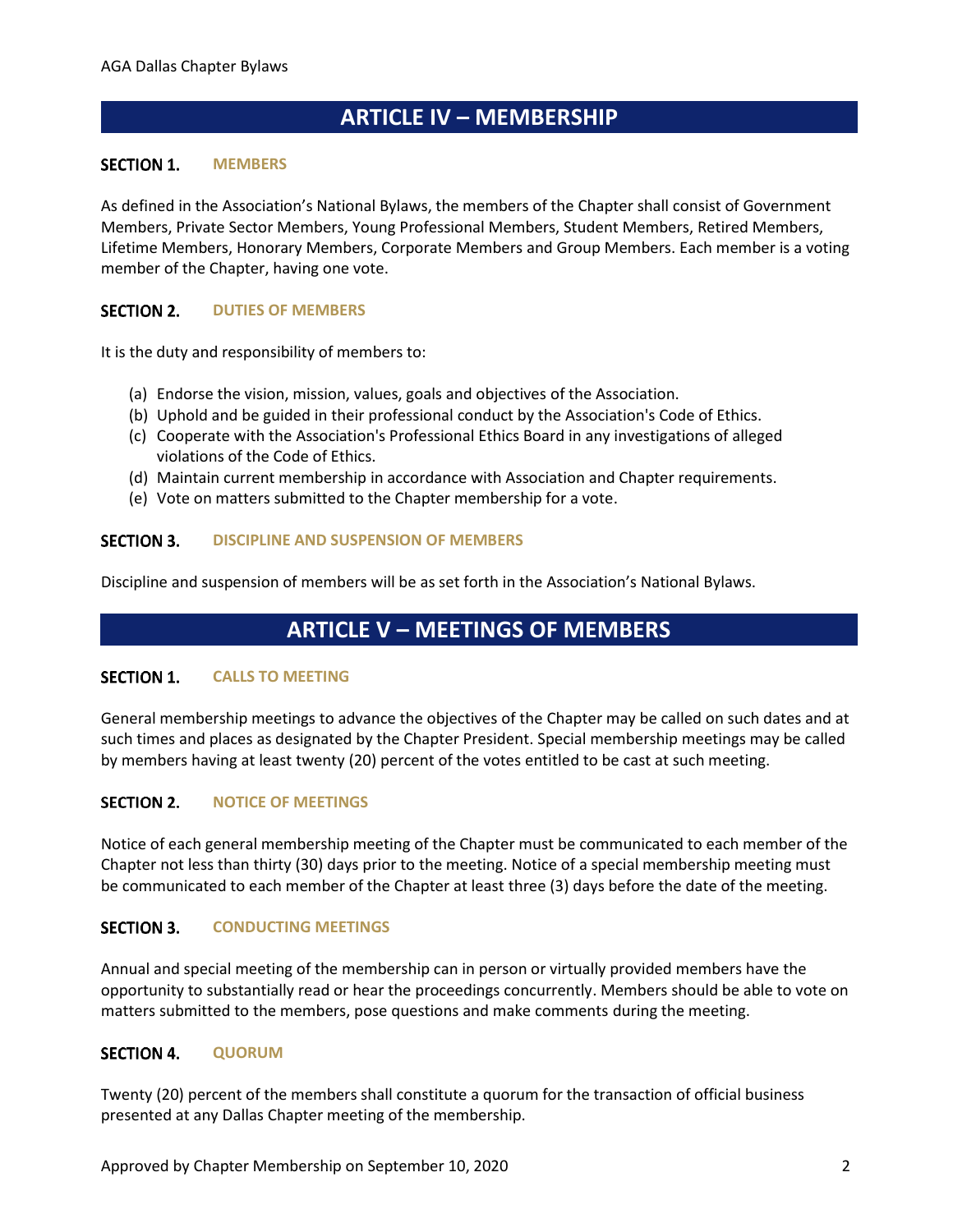#### <span id="page-5-0"></span>**SECTION 5. ACTION**

- (a) Except as otherwise provided in these Bylaws or by law, membership matters requiring a vote must be approved by a majority vote of the membership in attendance. Changes to these Bylaws (see Article XV) is an exception which requires approval of 2/3 of a quorum of membership in attendance/responding.
- (b) In lieu of a meeting, the Chapter President may call for a poll vote (via mail, email, or phone) on matters requiring a membership vote.

### **ARTICLE VI – CHAPTER OFFICERS AND DIRECTORS**

#### <span id="page-5-2"></span><span id="page-5-1"></span>**SECTION 1. CHAPTER OFFICERS**

The Chapter Officers shall be the Chapter President, the Chapter President-Elect, the Immediate Past President, the Secretary, and the Treasurer.

- (a) The Chapter President shall be the prior year's President-Elect and shall serve for a one-year term in addition to any period in which he/she filled a vacancy in the office of President.
- (b) The President-Elect and Secretary shall be elected annually for a one-year term as provided in Article VIII.

#### <span id="page-5-3"></span>**SECTION 2. CHAPTER DIRECTORS**

- (a) The Chapter Directors include the following positions:
	- **Membership Director**
	- **Education Director**
	- Programs Director
	- Accountability Director
	- Community Service Director
	- Young Professionals Director
	- Certified Government Financial Manager (CGFM) Director
	- Communications Director
	- **Bylaws and Procedures Director**
	- Nominating Committee Director
	- National Council of Chapters Representative
- (b) Chapter Directors shall be elected annually for one-year terms as provided for in Article VIII.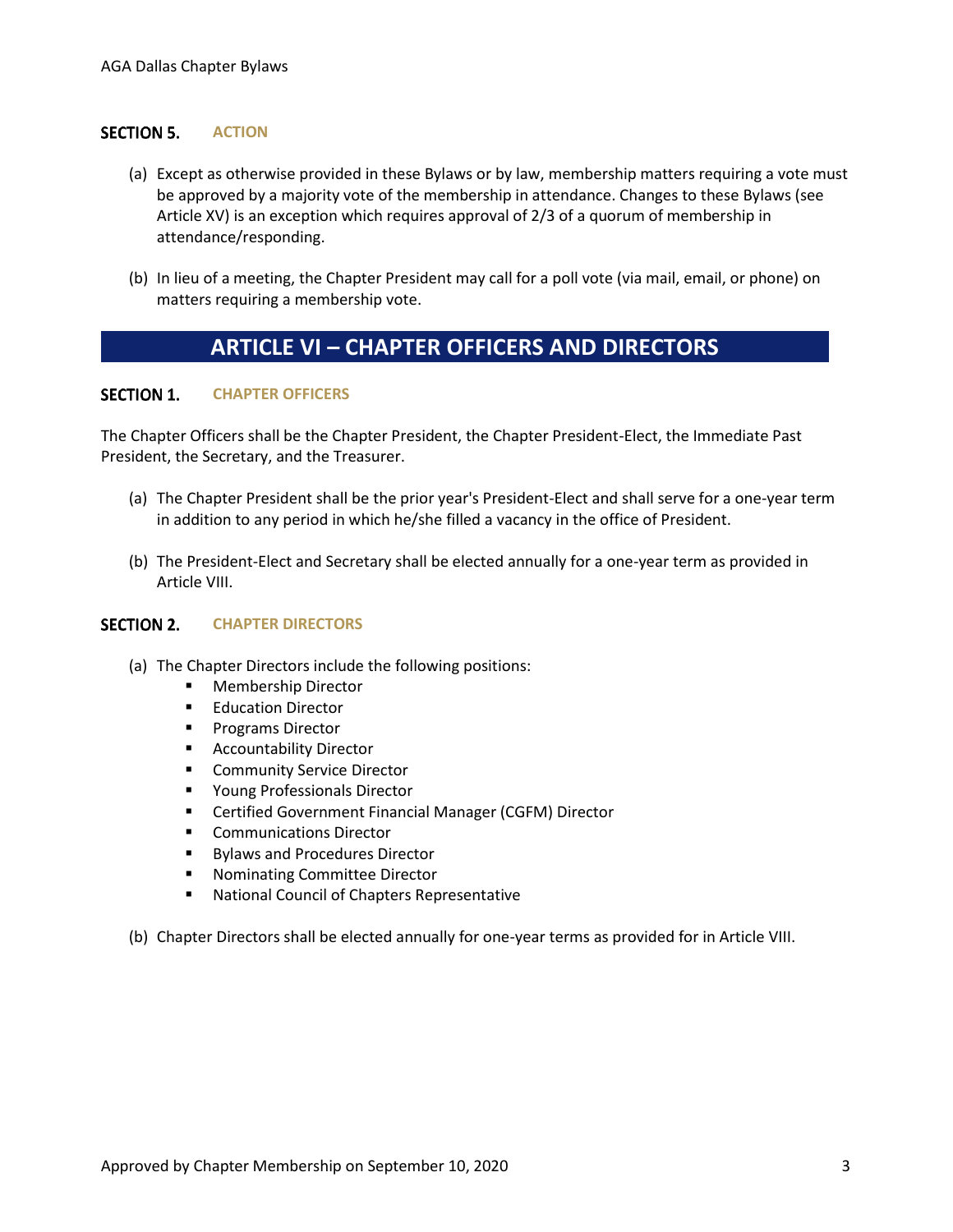#### <span id="page-6-0"></span>**SECTION 3. VOLUNTEER SERVICES**

All Chapter Officers and Directors shall serve in these positions on a voluntary basis without compensation by the Chapter. This shall not, however, prevent the Chapter from reducing or waiving fees or charges for Officers and Directors participating in Chapter activities or offerings, or from compensating any Officer or Director for services to the Chapter independent of the functions of an Officer or Director, provided that any such adjustment in fees or charges, or any such arrangement for compensated services, shall be adequately disclosed to the Chapter membership prior to its occurrence.

#### <span id="page-6-1"></span>**SECTION 4. REMOVAL OF CHAPTER OFFICERS AND/OR DIRECTORS**

The responsibilities of Chapter Officers and/or Directors are set forth in the Chapter's Policies and Procedures. Guidance on removal of Chapter Officers and/or Directors is in the Chapter Policies and Procedures.

### **ARTICLE VII – CHAPTER EXECUTIVE COMMITTEE**

#### <span id="page-6-3"></span><span id="page-6-2"></span>**SECTION 1. CHAPTER EXECUTIVE COMMITTEE (CEC)**

- (a) The governing body of the Chapter shall be the CEC which will consist of the Officers and Directors as referenced in Article VI, each member having one vote.
- (b) Officers and Directors must be a member in good standing of the Association and the Chapter.
- (c) If the Chapter President is absent from the CEC meeting, the officer to preside shall be determined in the following succession: Chapter President-Elect, Immediate Past Chapter President, Secretary, or Treasurer.

#### <span id="page-6-4"></span>**SECTION 2. CEC MEETINGS**

Meetings of the CEC are strongly recommended to be held at least monthly on such date, time, and manner as may be designated by the Chapter President.

#### <span id="page-6-5"></span>**SECTION 3. CEC QUORUM AND VOTING ACTION**

- (a) A quorum for a CEC meeting is at least one-third of the CEC.
- (b) Except as otherwise provided in these Bylaws, matters requiring a vote by the CEC shall be approved by a majority of the quorum. The exceptions to the majority rule, which require approval of two-thirds of the CEC, are removal of Chapter Officers or Directors (see Article VI, Section 3) and setting the annual Chapter dues rate (see Article XII).
- (c) In lieu of a meeting, the Chapter President may call for a poll vote (via mail, email or phone) on matters requiring a CEC vote. Any vote taken in this manner that is not unanimous must be resubmitted to the CEC at its next meeting for ratification.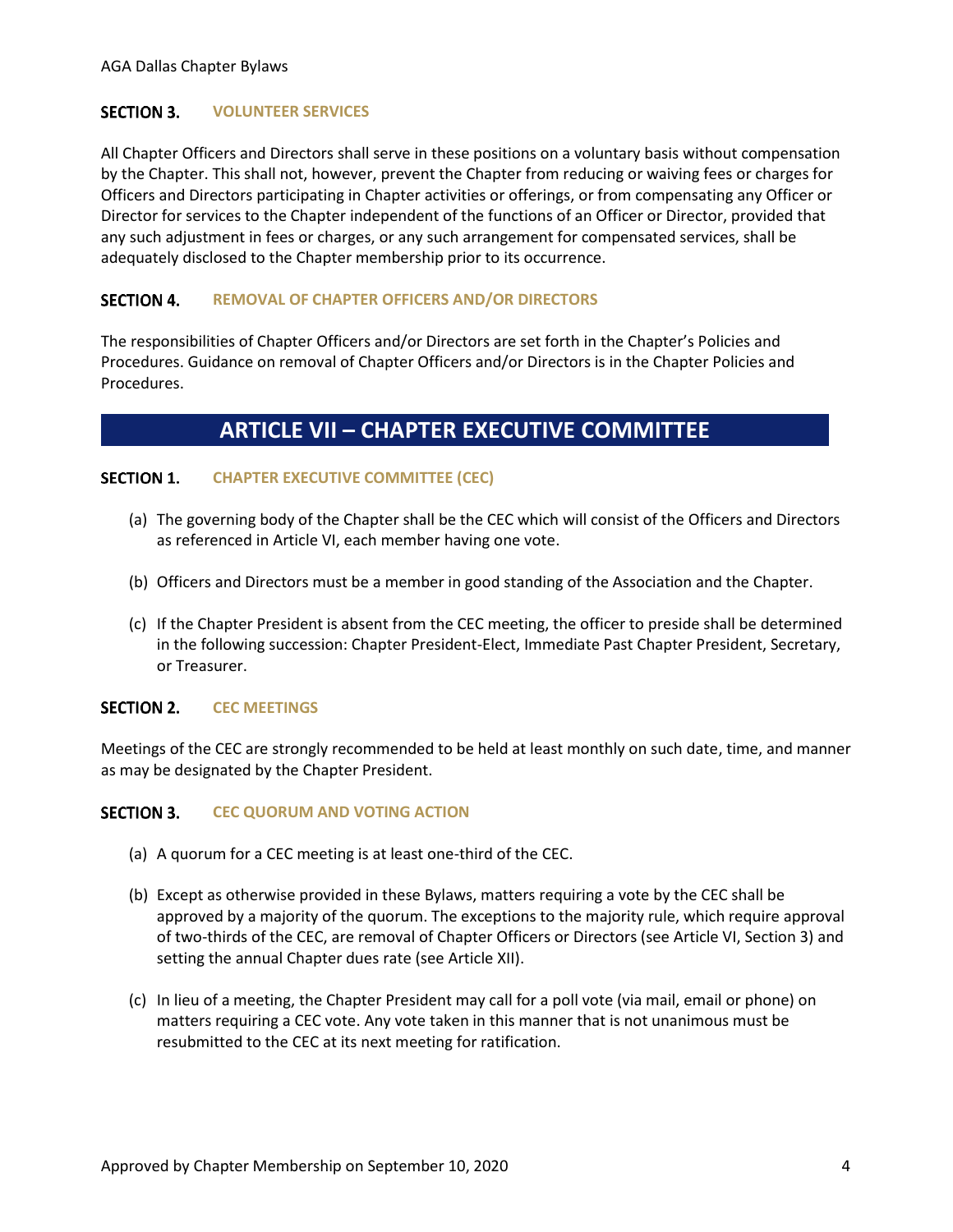- (d) Unless precluded by other sections of these Bylaws and without limitations regarding other matters, the CEC shall have responsibility for the following matters, based on voting as prescribed in this Article:
	- Promulgate the policies and programs of the Association and the Chapter.
	- **■** Adopt an Annual Budget and approve revisions thereof in excess of ten percent of budgeted expenditures.
	- Establish a Chapter dues schedule for all classes of Chapter members.
	- Develop, approve and implement a Policy and Procedures Manual for the Chapter. Also, at least annually update and approve any changes in the manual.
	- **EXECT** Review all actions and programs of the Chapter's Committees and Task Forces. The CEC may require Committees or Task Forces to appear before it at appropriate times.

### <span id="page-7-0"></span>**ARTICLE VIII – NOMINATION AND ELECTION OF OFFICERS AND DIRECTORS**

#### <span id="page-7-1"></span>**SECTION 1. NOMINATIONS**

Candidates for Officers and Directors will be put forward by current Officers and Directors as set forth in the Chapter Policy and Procedures Manual.

#### <span id="page-7-2"></span>**SECTION 2. CAMPAIGNING**

Campaigning by candidates for elective office is not permitted.

#### <span id="page-7-3"></span>**SECTION 3. BALLOTING**

When there is a contest for an Officer or Director position:

- (a) Ballots will be communicated in such form as the Chapter Policy and Procedures Manual may designate.
- (b) The Chapter membership shall cast votes in a time frame outlined in the Chapter Policies and Procedures or determined by the Chapter Bylaws and Procedures Committee.

#### <span id="page-7-4"></span>**SECTION 4. ELECTION RESULTS**

Results of elections shall be tabulated by two designated members of the CEC which shall certify the results to the Chapter President. When there is no contest for an elective office, the designated CEC member shall certify the election to the Chapter President without ballot.

#### <span id="page-7-5"></span>**SECTION 5. FILLING OF VACANCIES**

In the event of a vacancy occurring in an Officer or Director position, the position will be filled as set forth in the Chapter Policies and Procedures.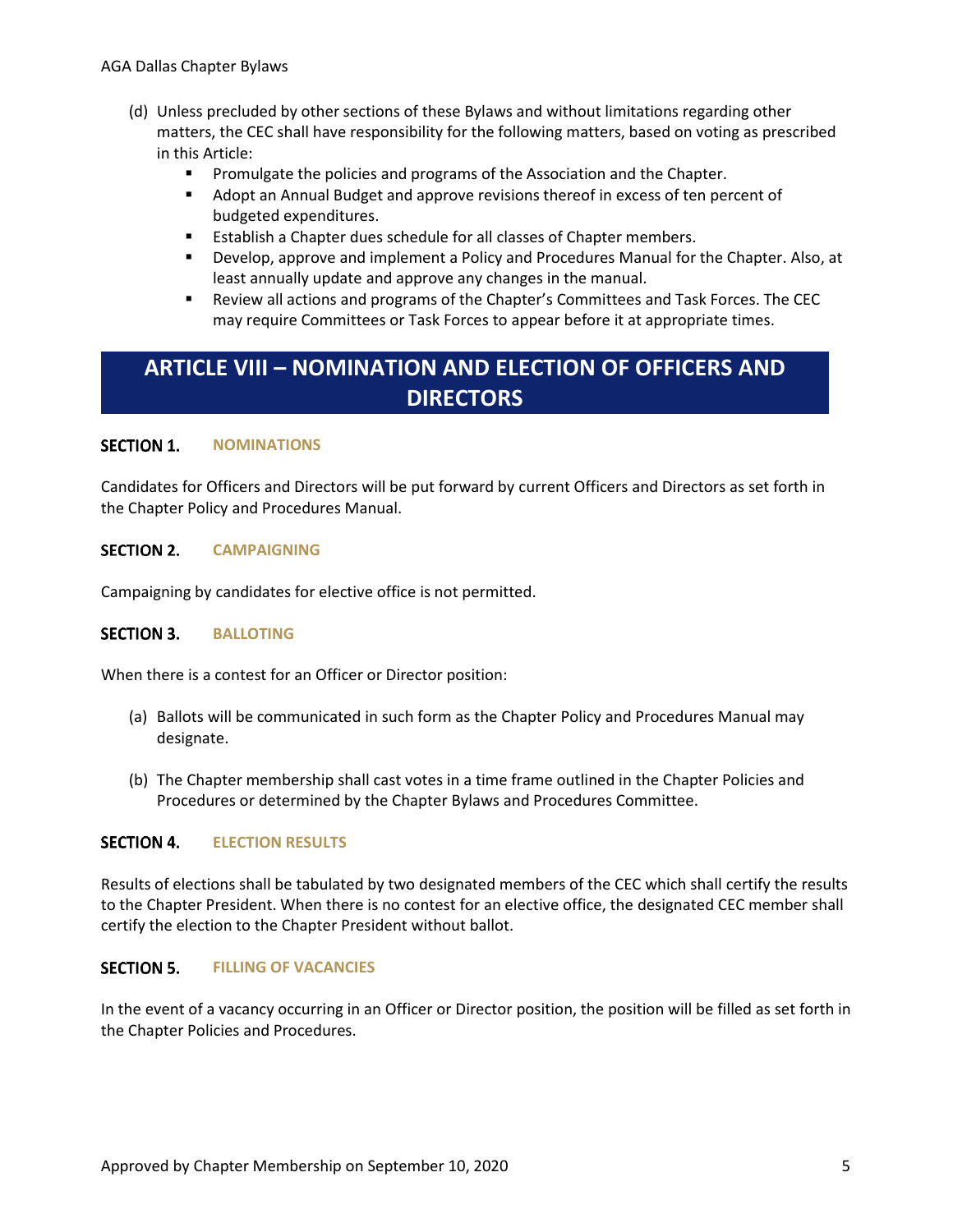### **ARTICLE IX – COMMITTEES AND TASK FORCES**

<span id="page-8-0"></span>The Chapter President, upon ratification by the CEC, may establish such Committees and Task Forces as deemed necessary to assist the Dallas Chapter in carrying out their programs and operations. The Chapter President shall, in consultation with the Chapter President-Elect, appoint those chairs.

Committee membership, terms and responsibilities will be as set forth in the Chapter policy and procedure document.

### **ARTICLE XI – FISCAL YEAR**

<span id="page-8-2"></span><span id="page-8-1"></span>The fiscal year of the Chapter shall end at the close of business on the 31st day of May of each year.

### **ARTICLE XI – FINANCIAL RESPONSIBLITIES**

#### <span id="page-8-3"></span>**SECTION 1. AUTHORITY**

The Chapter Executive Committee shall have authority to prescribe such procedures as it deems appropriate to assure adequate budgetary and financial controls for the Chapter.

#### <span id="page-8-4"></span>**SECTION 2. BUDGET**

Approval of the budget by the Chapter Executive Committee shall constitute authority for the responsible officials of the Chapter to obligate funds as provided in the budget. However, no commitment shall be made that will cause the pertinent category of expense in the budget to be exceeded by more than 10 percent (10%), unless this expense has the advance approval of the Chapter Executive Committee.

When and if the chapter operates without an approved budget, spending decisions shall be made with a majority vote of the CEC.

### **ARTICLE XII – DUES**

<span id="page-8-5"></span>The Chapter portion of the annual dues rates for the categories of membership shall be set by a two-thirds vote of the CEC as provided in Article VII, Section 3.

### **ARTICLE XIII – DISSOLUTION**

<span id="page-8-6"></span>In the event of liquidation, dissolution or winding up of the business and affairs of the Chapter, whether voluntary or involuntary or by operation of law, all assets shall, after payment or making provisions for payment of all liabilities of the Chapter, be distributed exclusively to the Association of Government Accountants, provided that the Association shall at the time qualify as exempt under Section 501(c)(3) of the Internal Revenue Code of 1986, or corresponding provisions of any future Internal Revenue Law. If at that time the Association is no longer exempt under Section 501(c)(3), the CEC shall dispose of all assets exclusively for the purpose of the Chapter or to such Association or organization as shall at the time qualify as exempt under Section 501(c)(3), in such manner as the Chapter Executive Committee shall determine.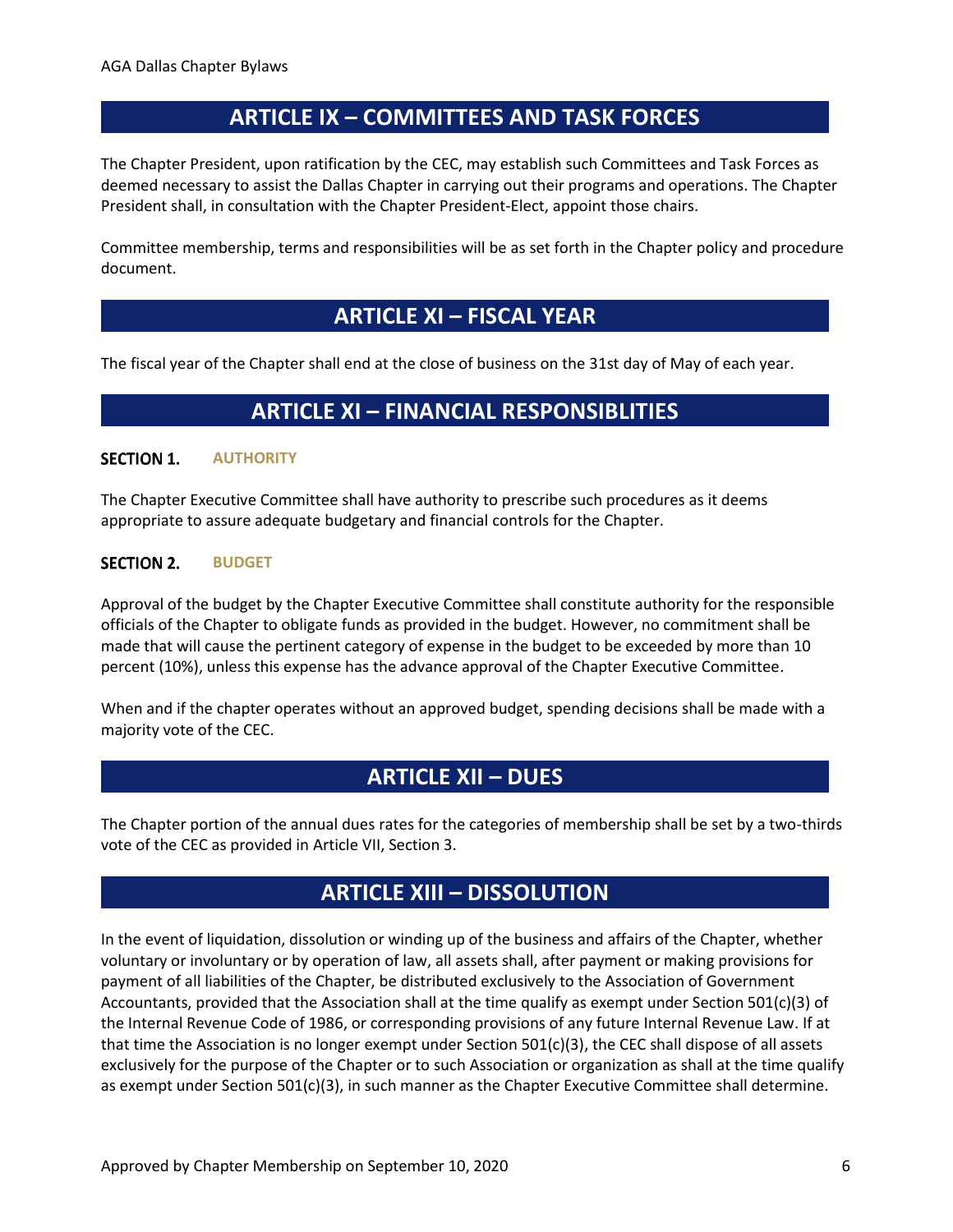### **ARTICLE XIV – PARLIAMENTARY AUTHORITY**

<span id="page-9-0"></span>Robert's Rules of Order, Newly Revised, shall govern the proceedings of the Chapter unless otherwise provided by statute, the Articles of Incorporation of the Chapter, or these Bylaws.

### **ARTICLE XV – AMENDMENTS**

#### <span id="page-9-2"></span><span id="page-9-1"></span>**SECTION 1. GENERAL**

The power to make, alter, amend or repeal the Bylaws shall be vested in the Chapter membership. The power to make, alter, amend or repeal the Chapter Policies and Procedures is vested in the Chapter Executive Committee, provided that any such action of the Chapter Executive Committee can be overturned by a two-thirds vote of the Chapter membership.

#### <span id="page-9-3"></span>**SECTION 2. ORIGINATION OF BYLAWS AND POLICIES AND PROCEDURES AMENDMENTS**

Proposed changes in these Bylaws and the Policies and Procedures of the Chapter shall be submitted in the following manner:

- (a) By proposal, in writing, to the President-Elect, or President if the President-Elect position is vacant, from any Chapter Committee or the AGA National Office.
- (b) By proposal, in writing to the President-Elect signed by twenty (20) percent of the membership.

#### <span id="page-9-4"></span>**SECTION 3. PROCESSING PROCEDURES**

Proposals shall be submitted to the Chapter's Bylaws and Procedures Committee. The Chapter Bylaws cannot contradict nor contain any ambiguity in relation to AGA's National Bylaws. After review and coordination with the initiator, appropriate changes along with Committee analysis shall be submitted to the CEC who shall submit Bylaws changes to the Chapter membership for a vote. An affirmative vote by two-thirds of Chapter members present is required for approval. After ratification by the membership the amendments to the Chapter Bylaws should be provided to the AGA National Office. Modifications to the Policy and Procedures shall become effective upon approval by a majority of the CEC.

### <span id="page-9-5"></span>**ARTICLE XVI – LIABILITY OF OFFICERS AND INDEMNIFICATION**

#### <span id="page-9-6"></span>**SECTION 1. LIMITATION ON LIABILITY**

Notwithstanding any provision to the contrary, the real and personal property of the Chapter Officers, Directors, and Committee and Task Force members shall not be available to satisfy any of the Chapter's corporate debts to any extent whatever.